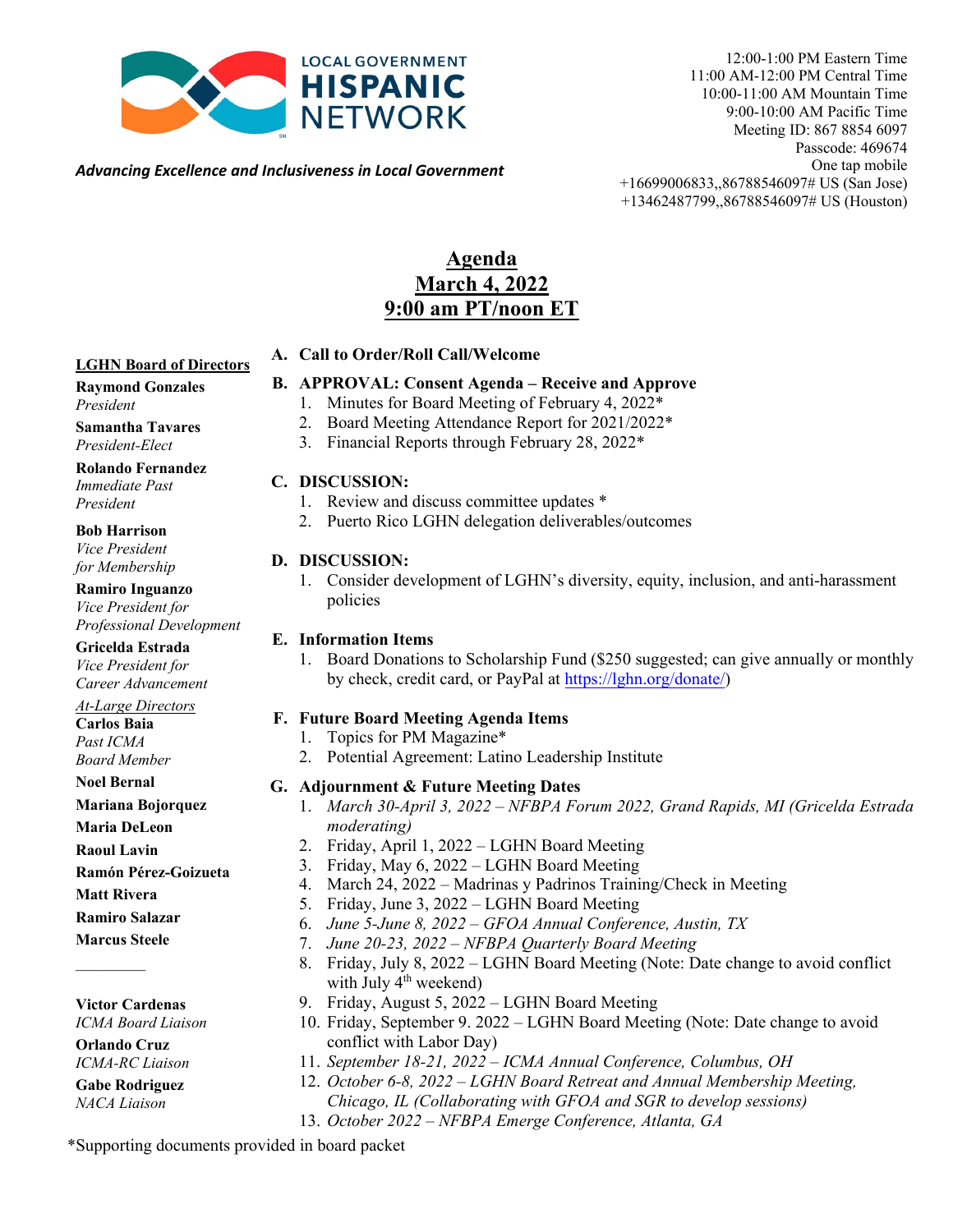- 14. Friday, November 4, 2022 LGHN Board Meeting
- 15. Friday, December 2, 2022 LGHN Board Meeting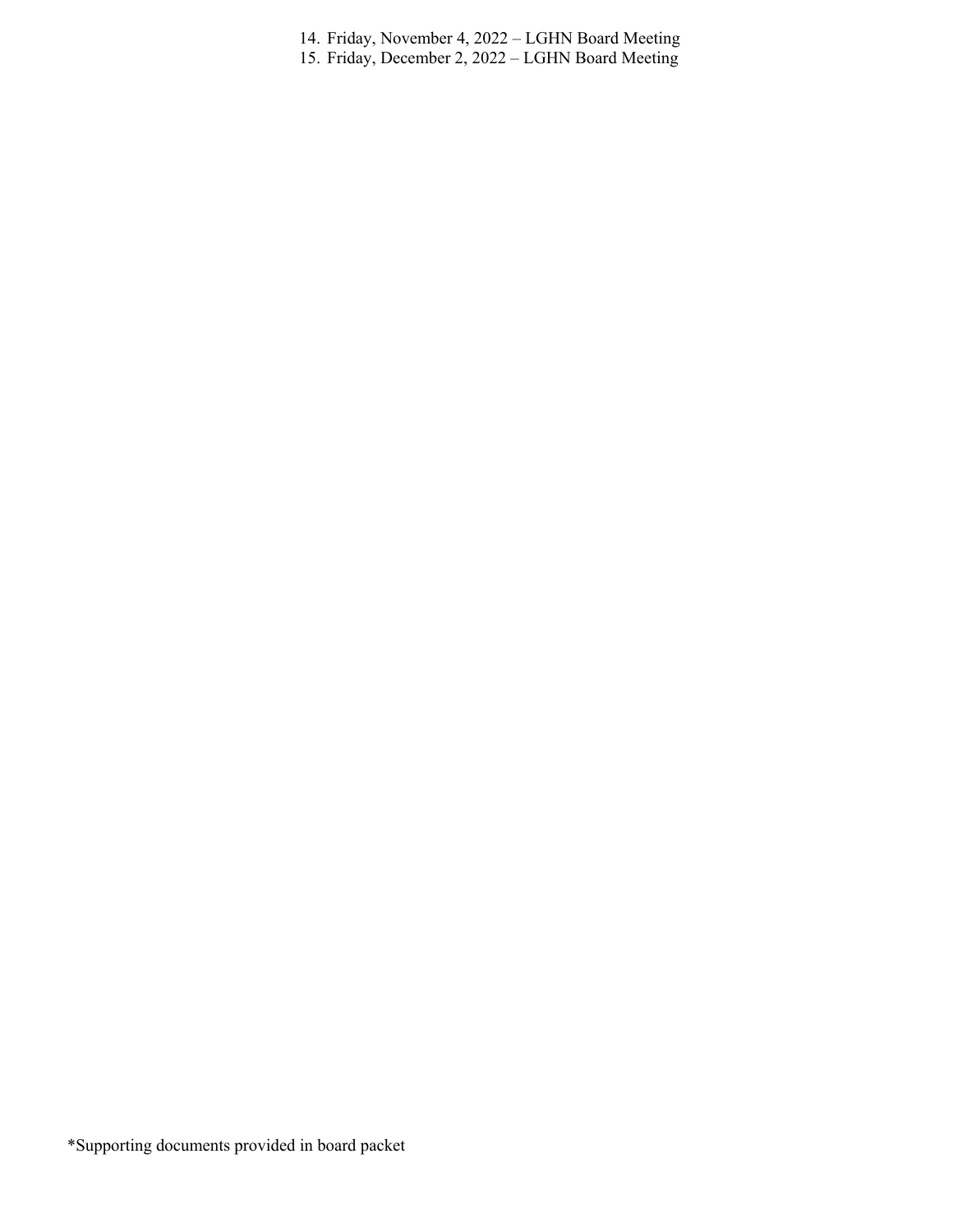

### **Board Meeting Summary of February 3, 2022**

**Board Members in Attendance:** Rolando Fernandez (Past-President), Ramiro Salazar, Ramiro Inguanzo, Carlos Baia, Victor Cardenas, Maria De Leon, Raoul Lavin, Matt Rivera, Marcus Steele, Mariana Bojorquez, Gricelda Estrada and Orlando Cruz with MissionSquare

**Absent:** Raymond Gonzales (President), Samantha Tavares (President-Elect), Ramón Pérez-Goizueta, Gabriel Rodriguez, Noel Bernal, Bob Harrison and Robert Donnan with ICMA

**LGHN Staff:** Christine Butterfield and Karen Davis

#### **A. Call to Order/Roll Call/Welcome**

Rolando Fernandez called the meeting to order at 9:06 am PT.

**B. APPROVAL: Consent Agenda** – Receive and Approve 1. Minutes for Board Meeting of December 3, 2021\*, 2. LGHN Committee Work Plans and Notes at the Board Retreat Part II January 8, 2022\*, 3. Board Meeting Attendance Report for 2021/2022\*, 4. Financial Report through January 31, 2022\*, 5. LGHN 2021 Report of Accomplishments\*

Motion to approve by Maria De Leon Seconded by Carlos Baia Unanimously approved

Rolando requested that each committee chair review and update LGHN's report of accomplishments for 2021 and include 2022 goals to ensure the document reflects the committee work plans. Once updated, it will be posted on the website.

#### **C. APPROVAL: ICMA and LGHN Affiliate Agreement 2022 Implementation Plan\***

Christine noted that the matrix summarizes LGHN's affiliate agreement with ICMA. Staff meets at least monthly with ICMA staff to review and track commitments/deliverables. Carlos Baia expressed appreciation for the matrix and noted that the Board requested it in previous years.

Motion to approve by Carlos Baia Seconded by Matt Rivera Unanimously approved

### **D. APPROVAL: International Committee Stipend of \$1,000 to \$1,250 to Attend Sustainability Conference in Puerto Rico, April 2022**

Christine and Karen shared that the Board included \$5,000 for special projects in the 2022 budget. If the stipend is approved, it will support about four members pay for their trip to the conference. No questions or comments were offered by the Board.

Motion to approve by Marcus Steele Seconded by Maria De Leon Unanimously approved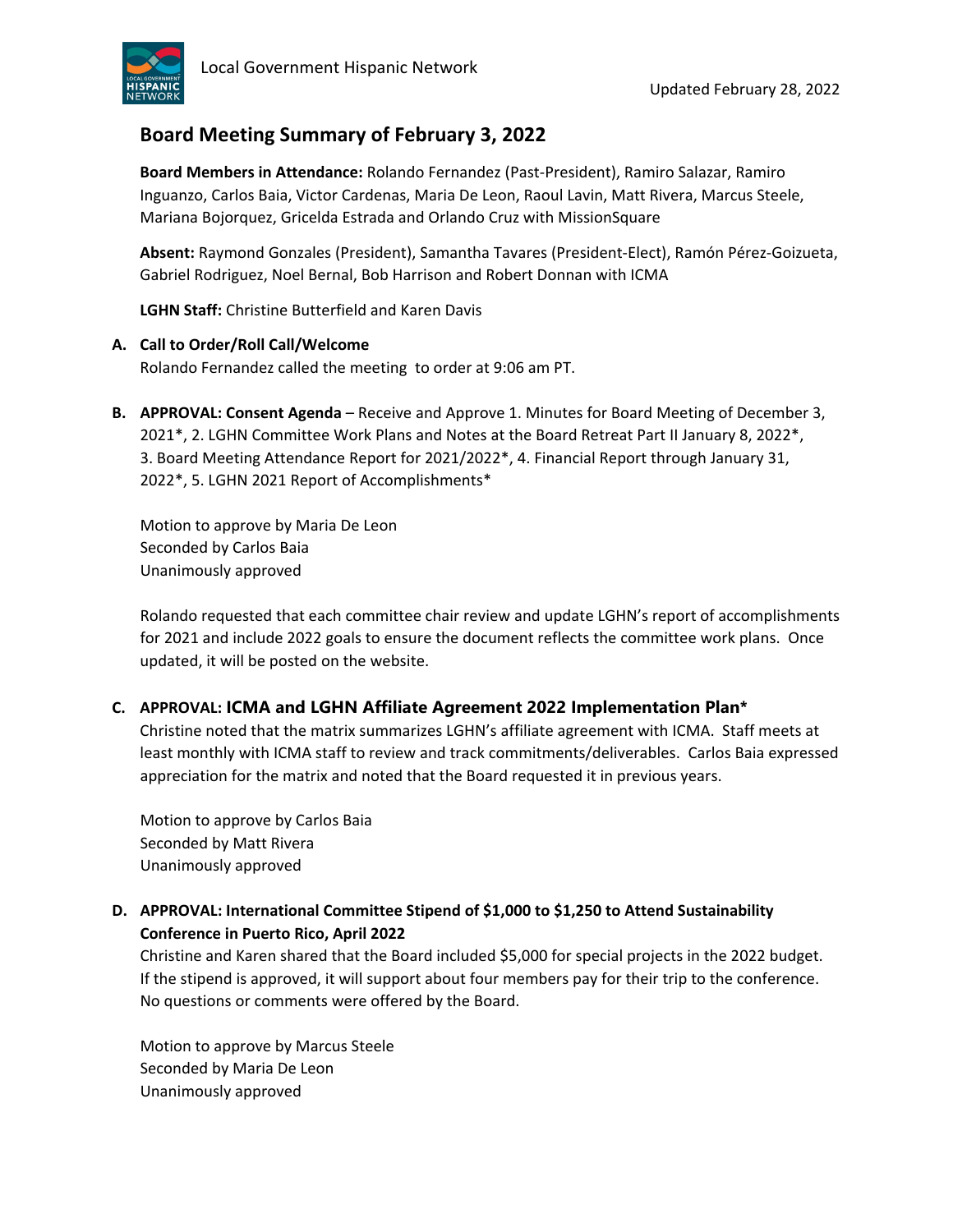

#### **E. APPROVAL: 2022 Emerging Leaders Award Process\***

Christine and Karen reviewed the award application timeframe. No questions or comments were offered by the Board.

Motion to approve by Matt Rivera Seconded by Ramiro Inguanzo Unanimously approved

**F. Information Items** 1. Board Donations to Scholarship Fund (\$250 suggested; can give annually or monthly by check, credit card, or PayPal at https://lghn.org/donate/) 2. Membership management software update

Marcus Steele shared that the City of Mesa will host a webinar on March 31 to celebrate Cesar Chavez. He encouraged Board members to join if they are free.

- **G. Future Board Meeting Agenda Items.** 1**.** Topics for PM Magazine, 2. Potential Agreement: Latino Leadership Institute
- **H. Adjournment & Future Meeting Dates** 1. *February 2-4, 2022 – NFBPA Emerge Conference, Houston, TX (Noel Bernal presenting),* 2. Friday, February 4, 2022 – LGHN Board Meeting**,** 3. Friday, March 4, 2022 – LGHN Board Meeting, 4. *March 30-April 3, 2022 – NFBPA Forum 2022, Grand Rapids, MI (Gricelda Estrada moderating)***,** 5. Friday, April 1, 2022 – LGHN Board Meeting, 6. Friday, May 6, 2022 – LGHN Board Meeting, 7. Friday, June 3, 2022 – LGHN Board Meeting, 8. *June 5-June 8, 2022 – GFOA Annual Conference, Austin, TX*, 9. Friday, July 8, 2022 – LGHN Board Meeting (Note: Date change to avoid conflict with July 4<sup>th</sup> weekend), 10. Friday, August 5, 2022 – LGHN Board Meeting, 11. Friday, September 9. 2022 – LGHN Board Meeting (Note: Date change to avoid conflict with Labor Day), 12. *September 18-21, 2022 – ICMA Annual Conference, Columbus, OH (LGHN proposed seven sessions in collaboration with NFBPA, NACA and I-NAPA)*, 13. *October 6-8, 2022 – LGHN Board Retreat and Annual Membership Meeting, Chicago, IL (Collaborating with GFOA and SGR to develop sessions)*, 14. Friday, November 4, 2022 – LGHN Board Meeting, 15. Friday, December 2, 2022 – LGHN Board Meeting

Rolando adjourned the meeting at about 9:55 am PT.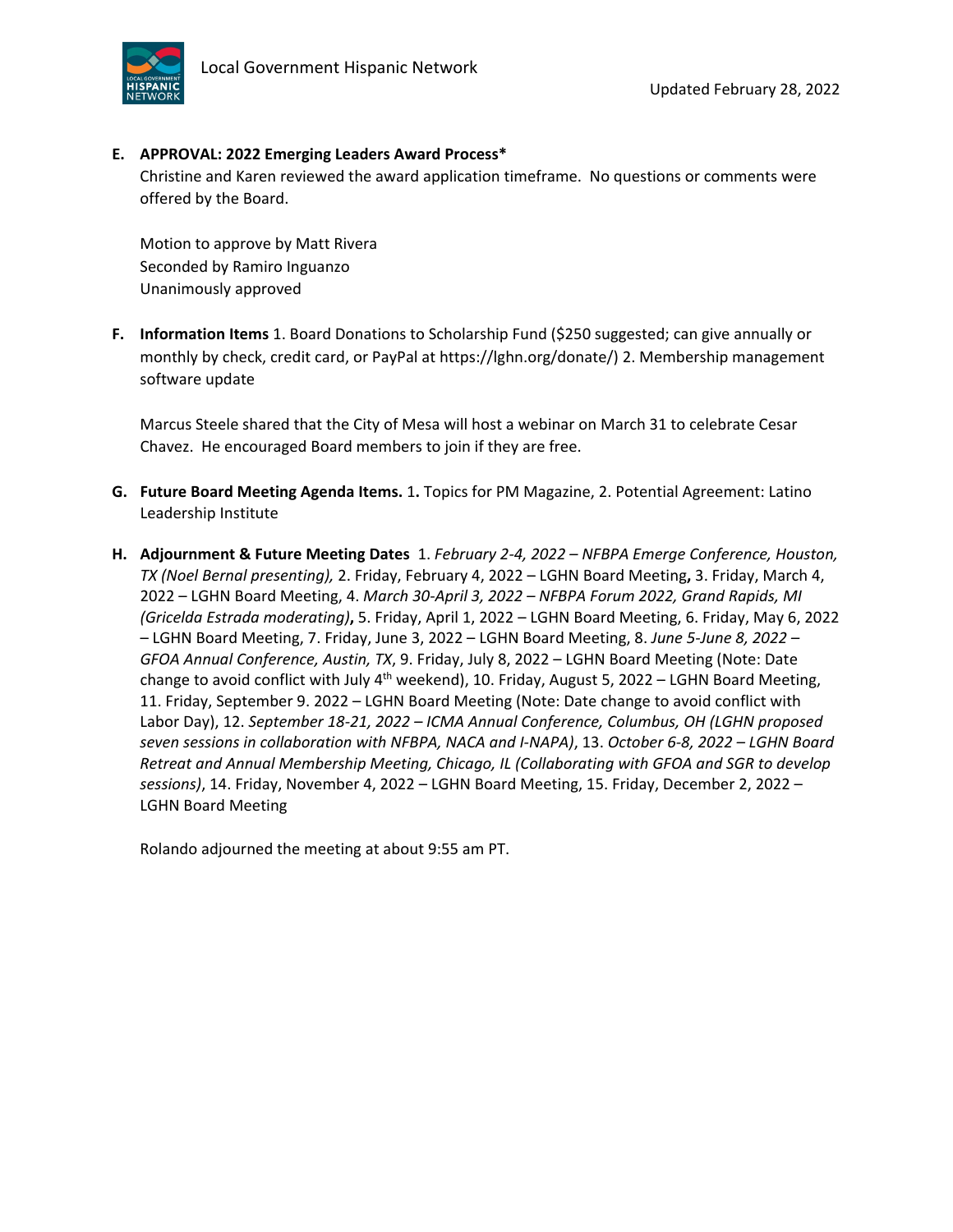

### **2021 and 2022 Board of Directors**

**Meeting Attendance**

| Name                   | Jan<br>2021         | Feb<br>2021 |             | Mar<br>2021 | April<br>2021 | <b>May</b><br>2021 | June<br>2021 | July<br>2021 | Aug<br>2021 | Retreat<br><b>Sept 2021</b>        | Oct<br>2021                | <b>Nov</b><br>2021 | <b>Dec</b><br>2021 |
|------------------------|---------------------|-------------|-------------|-------------|---------------|--------------------|--------------|--------------|-------------|------------------------------------|----------------------------|--------------------|--------------------|
| Raymond Gonzales       | Present             | Present     |             | Present     | Present       | Present            | Present      | Present      | Present     | Present                            |                            | Present            | Present            |
| Samantha Tavares       | Absent              | Present     |             | Present     | Present       | Present            | Present      | Absent       | Present     | Present                            |                            | Present            | Absent             |
| Rolando Fernandez      | Present             | Present     |             | Absent      | Present       | Present            | Present      | Present      | Present     | Present                            |                            | Present            | Present            |
| <b>Bob Harrison</b>    | Present             | Present     |             | Present     | Present       | Present            | Present      | Present      | Present     | Present                            |                            | Present            | Present            |
| <b>Aubrey Gonzalez</b> | Present             | Present     |             | Present     | Present       | Present            | Absent       | Present      | Present     | Present                            |                            |                    |                    |
| Paulina Martinez       | Absent              | Present     |             | Present     | Present       | Present            | Present      | Absent       | Present     | Absent                             |                            |                    |                    |
| Carlos Baia            | Present             | Present     |             | Present     | Present       | Absent             | Present      | Present      | Absent      | Present                            |                            | Present            | Present            |
| Noel Bernal            | Present             | Present     |             | Present     | Absent        | Absent             | Absent       | Present      | Present     | Present                            |                            | Present            | Present            |
| Mariana Bojorquez      |                     |             |             |             |               |                    |              |              |             | Present                            |                            | Present            | Present            |
| Maria De Leon          | Present             | Present     |             | Present     | Present       | Present            | Present      | Present      | Present     | Absent                             |                            | Present            | Present            |
| Gricelda Estrada       | Present             | Present     |             | Present     | Present       | Present            | Present      | Present      | Present     | Present                            |                            | Present            | Absent             |
| Ramiro Inguanzo        | Present             | Present     |             | Present     | Absent        | Absent             | Present      | Present      | Present     | Present                            |                            | Absent             | Absent             |
| Raoul Lavin            | Present             | Present     |             | Present     | Present       | Present            | Absent       | Absent       | Present     | Present                            |                            | Present            | Present            |
| Ramón Pérez-Goizueta   |                     |             |             |             |               |                    |              |              |             | Present                            |                            | Present            | Present            |
| Matt Rivera            |                     |             |             |             |               |                    |              |              |             | Present                            |                            | Present            | Present            |
| Ramiro Salazar         | Present             | Present     |             | Present     | Present       | Present            | Present      | Present      | Present     | Present                            |                            | Present            | Present            |
| Marcus Steele          |                     |             |             |             |               |                    |              |              |             | Present                            |                            | Present            | Present            |
| Victor Cardenas        | Present             | Present     |             | Present     | Absent        | Absent             | Present      | Present      | Present     | Present                            |                            | Present            | Present            |
| <b>Name</b>            | Retreat<br>Jan 2022 |             | Feb<br>2022 | Mar<br>2022 | April<br>2022 | <b>May</b><br>2022 | June<br>2022 | July<br>2022 |             | <b>Sept</b><br>Aug<br>2022<br>2022 | Retreat<br><b>Oct 2022</b> | <b>Nov</b><br>2022 | Dec<br>2022        |
| Raymond Gonzales       | Present             |             | Absent      |             |               |                    |              |              |             |                                    |                            |                    |                    |
| Samantha Tavares       | Present             |             | Absent      |             |               |                    |              |              |             |                                    |                            |                    |                    |
| Rolando Fernandez      | Present             |             | Present     |             |               |                    |              |              |             |                                    |                            |                    |                    |
| <b>Bob Harrison</b>    | Present             |             | Absent      |             |               |                    |              |              |             |                                    |                            |                    |                    |
| Ramiro Inguanzo        | Present             |             | Present     |             |               |                    |              |              |             |                                    |                            |                    |                    |
| Gricelda Estrada       | Present             |             | Present     |             |               |                    |              |              |             |                                    |                            |                    |                    |
| Carlos Baia            | Present             |             | Present     |             |               |                    |              |              |             |                                    |                            |                    |                    |
| Noel Bernal            | Present             |             | Absent      |             |               |                    |              |              |             |                                    |                            |                    |                    |
| Mariana Bojorquez      | Absent              |             | Present     |             |               |                    |              |              |             |                                    |                            |                    |                    |
| Maria De Leon          | Present             |             | Present     |             |               |                    |              |              |             |                                    |                            |                    |                    |
| Raoul Lavin            | Present             |             | Present     |             |               |                    |              |              |             |                                    |                            |                    |                    |
| Ramón Pérez-Goizueta   | Present             |             | Absent      |             |               |                    |              |              |             |                                    |                            |                    |                    |
| Matt Rivera            | Present             |             | Present     |             |               |                    |              |              |             |                                    |                            |                    |                    |
| Ramiro Salazar         | Absent              |             | Present     |             |               |                    |              |              |             |                                    |                            |                    |                    |
| Marcus Steele          | Absent              |             | Present     |             |               |                    |              |              |             |                                    |                            |                    |                    |
| Victor Cardenas        | Present             |             | Present     |             |               |                    |              |              |             |                                    |                            |                    |                    |

Note: Excused v. unexcused absences are not differentiated on the chart.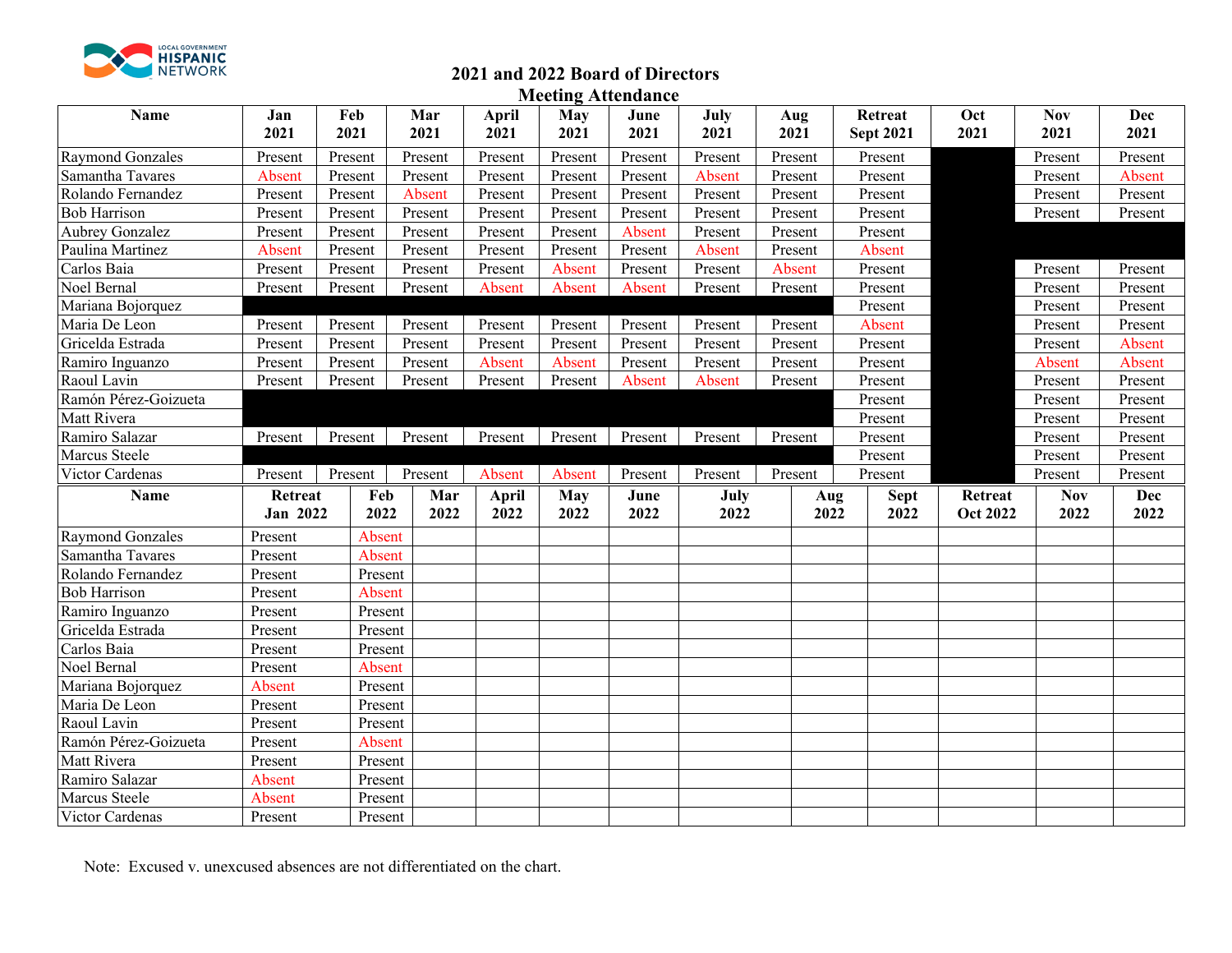### **Local Government Hispanic Network Account Balances**

| Account# | <b>Account</b>                                   | <b>Balance</b> |
|----------|--------------------------------------------------|----------------|
| 10000    | US Bank - checking                               | 145,540.66     |
|          | US Bank - checking: Conference Cash AHLN         | 6,639.28       |
|          | US Bank - checking: Frances Gonzalez Scholarship | 12,181.71      |
|          | US Bank - checking: Joel Valdez                  | 428.03         |
|          | US Bank - checking: LGHN Conference              | 24,649.21      |
|          | US Bank - checking: Operating Cash               | 78.297.08      |
|          | US Bank - checking: Operating Reserves           | 23,345.35      |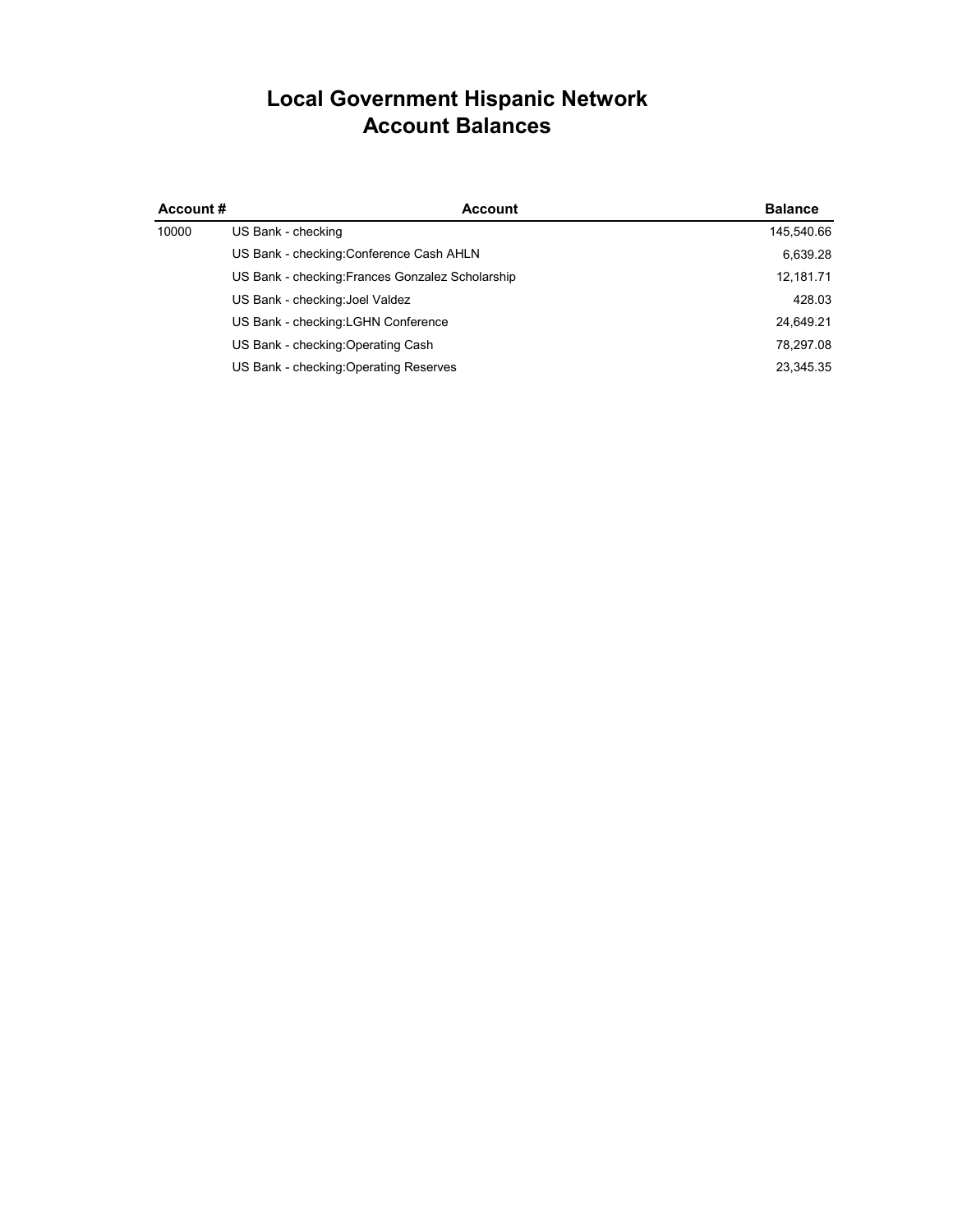# **Local Government Hispanic Network Budget vs. Actuals: FY\_2022 - FY22 P&L**

**January - December 2022**

|                                          | <b>Total</b> |               |    |                  |     |              |             |
|------------------------------------------|--------------|---------------|----|------------------|-----|--------------|-------------|
|                                          |              | Actual        |    | <b>Budget</b>    |     | over Budget  | % of Budget |
| <b>Income</b>                            |              |               |    |                  |     |              |             |
| 43400 Direct Public Support              |              |               |    |                  |     | 0.00         |             |
| 43455 Corporate Support                  |              | 40,000.00     |    | 65,000.00        |     | $-25,000.00$ | 61.54%      |
| 43457 Scholarship                        |              | 670.00        |    |                  |     | 670.00       |             |
| <b>Total 43400 Direct Public Support</b> | \$           | 40,670.00     | \$ | 65,000.00        | -\$ | 24,330.00    | 62.57%      |
| 46400 Other Types of Income              |              |               |    |                  |     | 0.00         |             |
| 46410 Advertising Sales                  |              | 13,950.00     |    | 75.000.00        |     | $-61,050.00$ | 18.60%      |
| 46430 Miscellaneous Revenue              |              |               |    | 475.00           |     | -475.00      | $0.00\%$    |
| Total 46400 Other Types of Income        | \$           | 13,950.00 \$  |    | 75,475.00        | -\$ | 61,525.00    | 18.48%      |
| 47200 Program Income                     |              |               |    |                  |     | 0.00         |             |
| 47230 Membership Dues                    |              |               |    |                  |     | 0.00         |             |
| 47231 Chapters                           |              | 11,075.00     |    | 40,500.00        |     | $-29,425.00$ | 27.35%      |
| 47232 Corporate                          |              | 1,200.00      |    | 2.000.00         |     | $-800.00$    | 60.00%      |
| 47233 Individual                         |              | 2,480.00      |    | 4,500.00         |     | $-2,020.00$  | 55.11%      |
| 47234 Local Government                   |              | 13,500.00     |    | 20,000.00        |     | $-6,500.00$  | 67.50%      |
| <b>Total 47230 Membership Dues</b>       | \$           | 28,255.00 \$  |    | 67,000.00 -\$    |     | 38,745.00    | 42.17%      |
| 47270 LGHN Dinner Registrations          |              |               |    | 4,000.00         |     | $-4,000.00$  | $0.00\%$    |
| 47271 LGHN Dinner Sponsorships           |              |               |    | 1,000.00         |     | $-1,000.00$  | $0.00\%$    |
| Total 47200 Program Income               | \$           | 28,255.00     | \$ | 72,000.00        | -\$ | 43,745.00    | 39.24%      |
| 49000 Special Events Income              |              |               |    |                  |     | 0.00         |             |
| 49010 Special Events Contributions       |              |               |    | 2,500.00         |     | $-2,500.00$  | $0.00\%$    |
| <b>Total 49000 Special Events Income</b> | \$           | 0.00          | \$ | 2,500.00         | -\$ | 2,500.00     | $0.00\%$    |
| <b>Unapplied Cash Payment Income</b>     |              | 0.00          |    |                  |     | 0.00         |             |
| <b>Total Income</b>                      | \$           | 82,875.00     | \$ | 214,975.00       | -\$ | 132,100.00   | 38.55%      |
| <b>Gross Profit</b>                      | \$           | 82,875.00     | \$ | 214,975.00       | -\$ | 132,100.00   | 38.55%      |
| <b>Expenses</b>                          |              |               |    |                  |     |              |             |
| 60900 Business Expenses                  |              |               |    |                  |     | 0.00         |             |
| 60920 Business Registration Fees         |              |               |    | 100.00           |     | $-100.00$    | $0.00\%$    |
| 60930 Constant Contact                   |              |               |    | 250.00           |     | $-250.00$    | $0.00\%$    |
| 60960 PayPal / Stripe Fees               |              | 738.51        |    | 2,100.00         |     | -1,361.49    | 35.17%      |
| <b>Total 60900 Business Expenses</b>     | \$           | 738.51        | \$ | $2,450.00 - $$   |     | 1,711.49     | 30.14%      |
| <b>62100 Contract Services</b>           |              |               |    |                  |     | 0.00         |             |
| 62110 Accounting Fees                    |              |               |    | 1,100.00         |     | $-1,100.00$  | 0.00%       |
| 62150 Outside Contract Services          |              | 9,283.00      |    | 100,000.00       |     | $-90,717.00$ | 9.28%       |
| <b>Total 62100 Contract Services</b>     | \$           | $9,283.00$ \$ |    | $101,100.00 - $$ |     | 91,817.00    | 9.18%       |
| 65000 Operations                         |              |               |    |                  |     | 0.00         |             |
| 65020 Postage, Mailing Service           |              |               |    | 50.00            |     | $-50.00$     | 0.00%       |
| 65030 Printing and Copying               |              |               |    | 250.00           |     | $-250.00$    | $0.00\%$    |
| 65040 Supplies                           |              |               |    | 50.00            |     | $-50.00$     | $0.00\%$    |
| 65050 Telephone, Telecommunications      |              | 95.34         |    | 2,050.00         |     | $-1,954.66$  | 4.65%       |
| 65060 Website                            |              | 1,548.00      |    | 12,000.00        |     | $-10,452.00$ | 12.90%      |
|                                          |              |               |    |                  |     |              |             |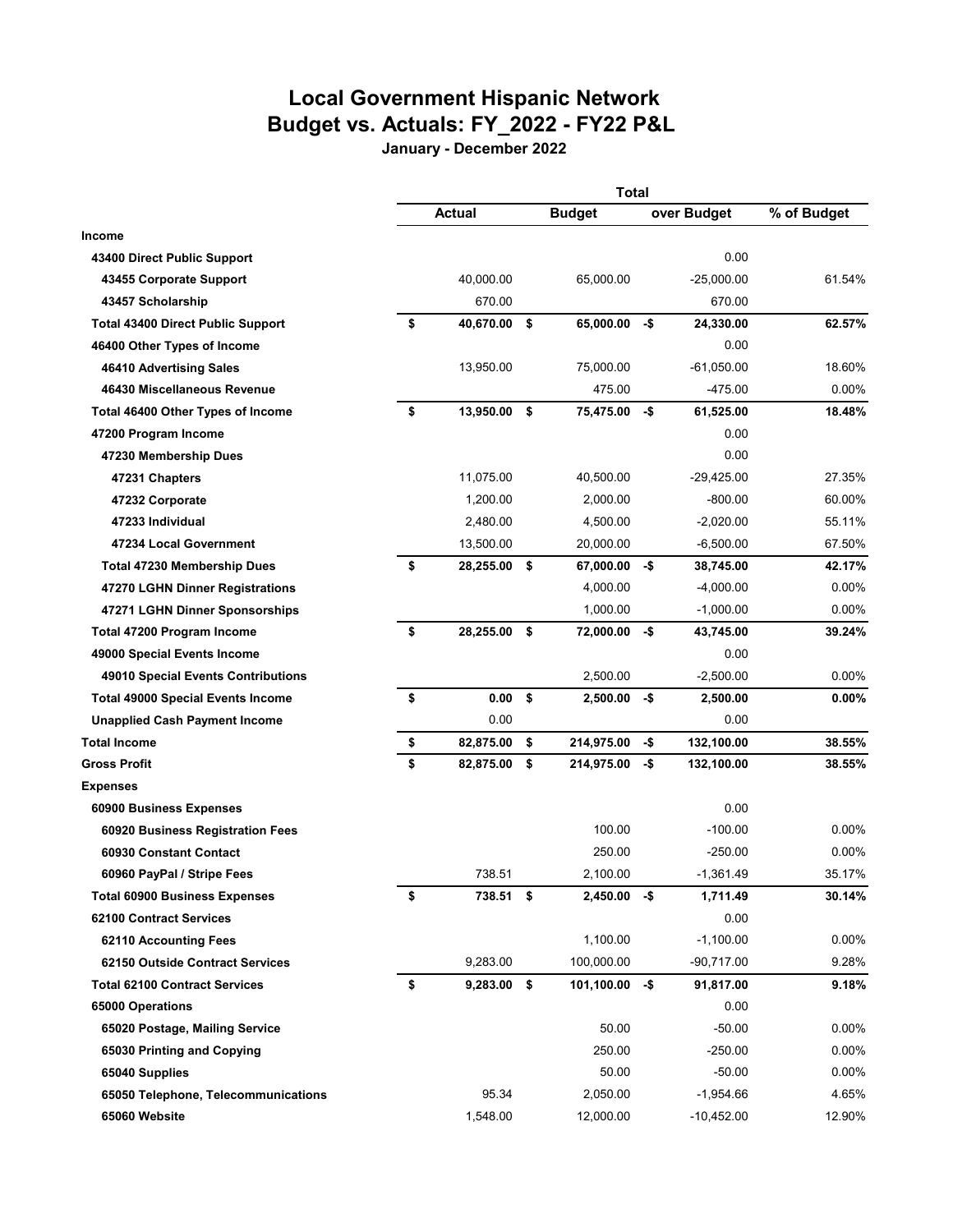## **Local Government Hispanic Network Budget vs. Actuals: FY\_2022 - FY22 P&L**

**January - December 2022**

|                                            | <b>Total</b> |               |    |               |     |              |             |
|--------------------------------------------|--------------|---------------|----|---------------|-----|--------------|-------------|
|                                            |              | <b>Actual</b> |    | <b>Budget</b> |     | over Budget  | % of Budget |
| <b>Computer Software</b>                   |              | 185.42        |    | 1,000.00      |     | $-814.58$    | 18.54%      |
| <b>Total 65000 Operations</b>              | \$           | 1,828.76      | \$ | 15,400.00     | -\$ | 13,571.24    | 11.88%      |
| 65100 Other Types of Expenses              |              |               |    |               |     | 0.00         |             |
| 65110 Advertising/Marketing Expenses       |              |               |    | 4,000.00      |     | $-4,000.00$  | 0.00%       |
| 65120 Insurance - Liability, D and O       |              | 905.00        |    | 900.00        |     | 5.00         | 100.56%     |
| 65140 Contributions                        |              | 1.500.00      |    | 6.000.00      |     | $-4.500.00$  | 25.00%      |
| 65160 Other Costs                          |              | 93.47         |    | 500.00        |     | $-406.53$    | 18.69%      |
| 65180 Special Events                       |              |               |    | 5,000.00      |     | $-5,000.00$  | 0.00%       |
| 65185 Program Activities                   |              |               |    |               |     | 0.00         |             |
| Catering                                   |              |               |    | 12,000.00     |     | $-12,000.00$ | 0.00%       |
| <b>Other Costs</b>                         |              |               |    | 100.00        |     | $-100.00$    | 0.00%       |
| Postage/Shipping                           |              |               |    | 500.00        |     | $-500.00$    | $0.00\%$    |
| <b>Printing/Copy</b>                       |              |               |    | 250.00        |     | $-250.00$    | 0.00%       |
| <b>Stipends and Speaker Fees</b>           |              |               |    | 500.00        |     | $-500.00$    | 0.00%       |
| <b>Total 65185 Program Activities</b>      | \$           | 0.00 S        |    | 13,350.00     | -\$ | 13,350.00    | 0.00%       |
| 65190 Special Projects                     |              |               |    | 5,000.00      |     | $-5,000.00$  | 0.00%       |
| <b>Board of Directors Retreat</b>          |              |               |    |               |     | 0.00         |             |
| Retreat                                    |              |               |    | 1,500.00      |     | $-1,500.00$  | $0.00\%$    |
| <b>Total Board of Directors Retreat</b>    | \$           | 0.00          | \$ | 1,500.00      | -\$ | 1,500.00     | 0.00%       |
| <b>Total 65100 Other Types of Expenses</b> | \$           | 2,498.47      | \$ | 36,250.00     | -\$ | 33,751.53    | 6.89%       |
| 68300 Travel and Meetings                  |              |               |    |               |     | 0.00         |             |
| 68310 Conf, Conv, Meeting-Nat'l            |              |               |    | 5,000.00      |     | $-5,000.00$  | 0.00%       |
| 68320 Meeting Travel-Reg'l                 |              |               |    | 1,000.00      |     | $-1,000.00$  | 0.00%       |
| <b>Total 68300 Travel and Meetings</b>     | \$           | 0.00          | \$ | 6,000.00      | -\$ | 6,000.00     | 0.00%       |
| <b>Total Expenses</b>                      | \$           | 14,348.74     | \$ | 161,200.00    | -\$ | 146,851.26   | 8.90%       |
| <b>Net Operating Income</b>                | \$           | 68,526.26     | \$ | 53,775.00     | \$  | 14,751.26    | 127.43%     |
| Net Income                                 | \$           | 68,526.26     | \$ | 53,775.00     | \$  | 14,751.26    | 127.43%     |

Tuesday, Mar 01, 2022 06:17:51 AM GMT-8 - Cash Basis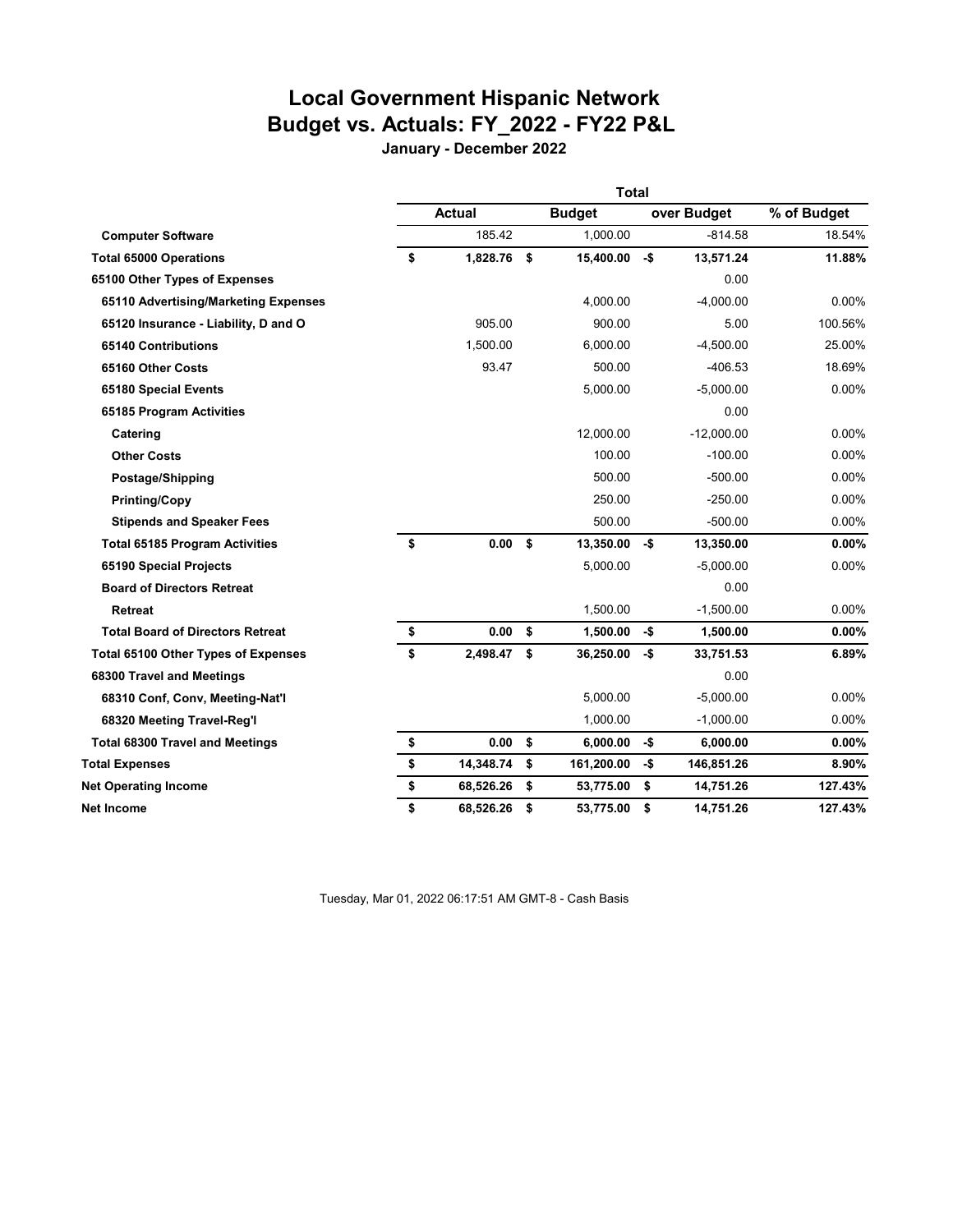

## **LGHN Committee Work Plan and Updates March 2022**

## **Updated 3/2/22**

| <b>LGHN Committee Work Plans for</b>                                                                                                                                                                                                                                                                                                                                                                                                                                                                                                                                                                                                                                                                                                                                                   | <b>Board Discussion 1/8/22</b>                                                                                                                                                                                                                                                                                                                                                                                                                                                                                                                                                                                   | <b>Updates</b>                                                                                                                                                                                                                                                                                                                                                                      |
|----------------------------------------------------------------------------------------------------------------------------------------------------------------------------------------------------------------------------------------------------------------------------------------------------------------------------------------------------------------------------------------------------------------------------------------------------------------------------------------------------------------------------------------------------------------------------------------------------------------------------------------------------------------------------------------------------------------------------------------------------------------------------------------|------------------------------------------------------------------------------------------------------------------------------------------------------------------------------------------------------------------------------------------------------------------------------------------------------------------------------------------------------------------------------------------------------------------------------------------------------------------------------------------------------------------------------------------------------------------------------------------------------------------|-------------------------------------------------------------------------------------------------------------------------------------------------------------------------------------------------------------------------------------------------------------------------------------------------------------------------------------------------------------------------------------|
| 2022 and 2023                                                                                                                                                                                                                                                                                                                                                                                                                                                                                                                                                                                                                                                                                                                                                                          |                                                                                                                                                                                                                                                                                                                                                                                                                                                                                                                                                                                                                  |                                                                                                                                                                                                                                                                                                                                                                                     |
| A. Executive Committee Chair - Raymond<br><b>Gonzales</b> – Staff support from Christine<br>1. LGHN values and process to confirm<br>alignment by third-party contractors<br>Explore partnerships with other organizations<br>2.<br>and build relationships<br>3. Better define relationships with and<br>opportunities for participating in programs<br>offered by LGHN affiliates (NFBPA, I-NAPA,<br>NACA, GFOA).<br>4. Create a master calendar of affiliate<br>activities.<br>5. Review terms of ICMA affiliate agreement<br>and establish expectations of ICMA<br>6. Set time and develop agenda for leadership<br>meeting with ICMA<br><b>Update Board commitment forms</b><br>7.<br>8. Recommendations for emerging leaders<br>award<br><b>Regular meeting: As needed basis</b> | Review and update values and mission<br>statement (at the fall 2022 Board<br>retreat)<br>Better define LGHN relationship with<br>affiliates and invite the presidents of<br>each organization and establish a<br>regular meeting to catalyze<br>collaborative efforts (Bob, Ray, and<br>Ramiro)<br>Create a plan including key messages<br>to meet with ICMA leaders spring 2022<br>and at the conference 9/17-22/22<br>Collaborate with ICMA to create<br>master calendar<br>Victor will work with the ICMA Board<br>$\bullet$<br>regarding commitments to LGHN<br>Review the Board commitments 2/22<br>meeting | 1. February 2, 2022, meeting with<br>NFBPA and I-NAPA leaders to<br>discuss collaboration and<br>establishing regular meetings.<br>Following up with NFBPA staff on<br>next steps and next meeting day<br>and time.<br>2. Next meeting scheduled April 20,<br>2022<br><b>Emerging Leader applications</b><br>review and selection<br>DEI and anti-harassment<br>$\bullet$<br>policy |
|                                                                                                                                                                                                                                                                                                                                                                                                                                                                                                                                                                                                                                                                                                                                                                                        |                                                                                                                                                                                                                                                                                                                                                                                                                                                                                                                                                                                                                  |                                                                                                                                                                                                                                                                                                                                                                                     |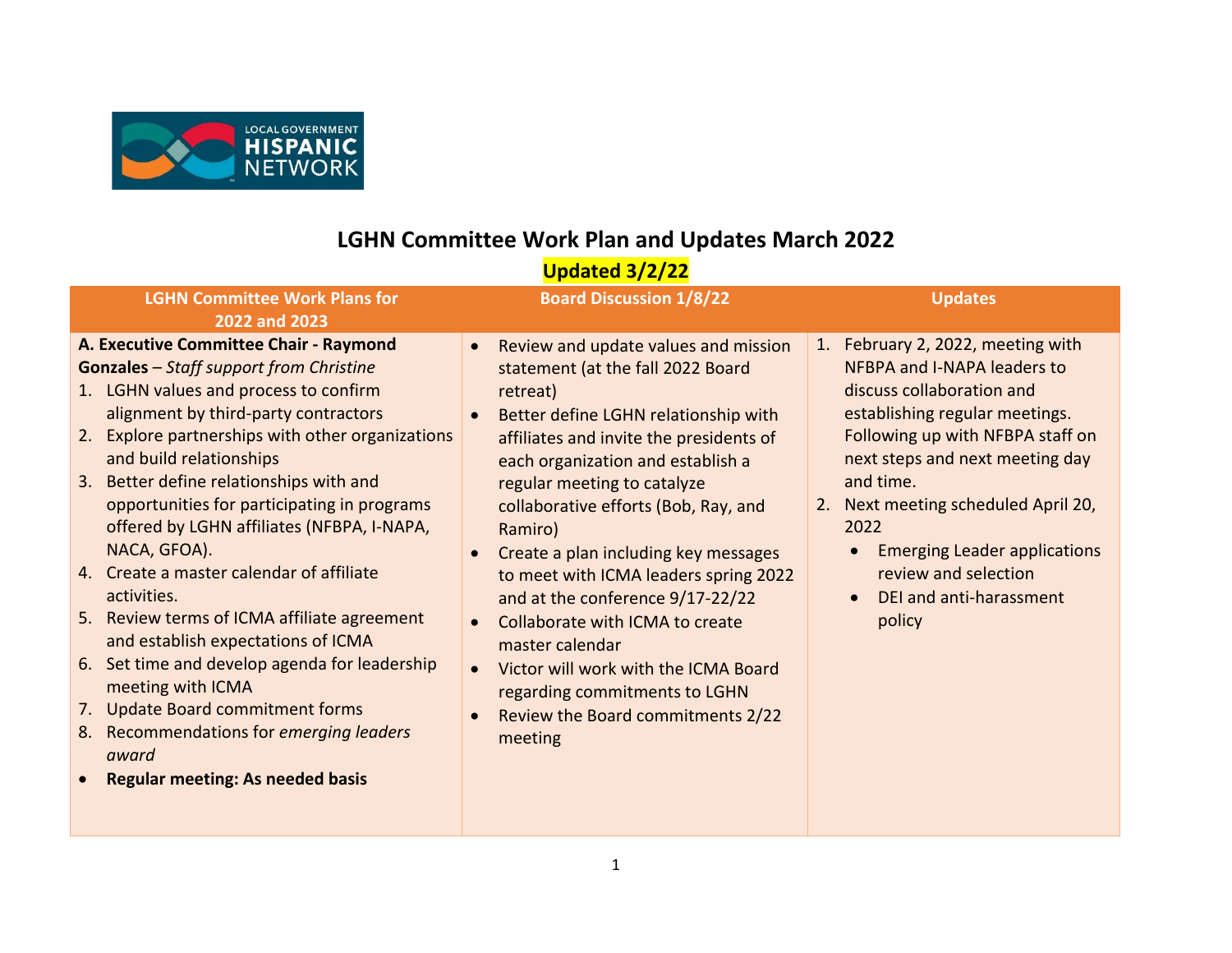| <b>LGHN Committee Work Plans for</b><br>2022 and 2023                                                                                                                                                                                                                                                                                                                                                                                                                                                                                                                                                                                                                                                                                                                                                                                                                                                                         | <b>Board Discussion 1/8/22</b> | <b>Updates</b>                                                                                                                                                                                                                                                                                                                                                                                                                                                                                                                                                                                                                                                                                                                                                         |
|-------------------------------------------------------------------------------------------------------------------------------------------------------------------------------------------------------------------------------------------------------------------------------------------------------------------------------------------------------------------------------------------------------------------------------------------------------------------------------------------------------------------------------------------------------------------------------------------------------------------------------------------------------------------------------------------------------------------------------------------------------------------------------------------------------------------------------------------------------------------------------------------------------------------------------|--------------------------------|------------------------------------------------------------------------------------------------------------------------------------------------------------------------------------------------------------------------------------------------------------------------------------------------------------------------------------------------------------------------------------------------------------------------------------------------------------------------------------------------------------------------------------------------------------------------------------------------------------------------------------------------------------------------------------------------------------------------------------------------------------------------|
| <b>B. Professional Development Committee Chair -</b><br>Ramiro Inguanzo - Staff support from Christine<br>Negotiate new training programs with SGR<br>Identify topics for 2022 webinars<br>2.<br>Reach out to LGHN chapters to assist with<br>3.<br>regional in-person training and networking<br>sessions<br>4. Identify affiliate events that will include<br><b>LGHN sponsored sessions</b><br><b>Regular meeting time: Third Tuesday of</b><br>every month at 9 am PT<br><b>PDC Conference Planning</b><br>$\mathbf{I}$ .<br>Subcommittee. Finalize 2023 LGHN<br>Conference location, dates and recruit a<br>"host" committee. Review conference<br>planning responsibilities and establish<br>working schedule for the planning<br>process. Recruit LGHN members to assist<br>and serve on the conference planning<br>committee. Identify potential sponsors<br>for 2023 conference. Regular meeting<br>time: April 2022 |                                | 1. ICMA accepted six affiliate session<br>proposals<br>Mental health services and<br>new ways to provide public<br>safety response, LGHN lead<br>Policing in 2022 and how<br>communities are delivering<br>positive outcomes, I-NAPA lead<br>Intersection of Sustainability<br>and DEI, LGHN lead<br>Institutionalizing diversity,<br>equity, and inclusion into the<br>culture of your organization,<br><b>NACA</b> lead<br>Fostering civility effectively<br>during dynamic times with<br>appointed and elected officials,<br><b>LGHN</b> lead<br><b>Conversation with ICMA</b><br>Affiliate Leaders, ICMA lead<br>2. Biennial conference remains in<br>Orlando, FL 11/2023 (Wednesday<br>through Saturday)<br>March 2022 review webinar<br>3.<br>proposals for 2022 |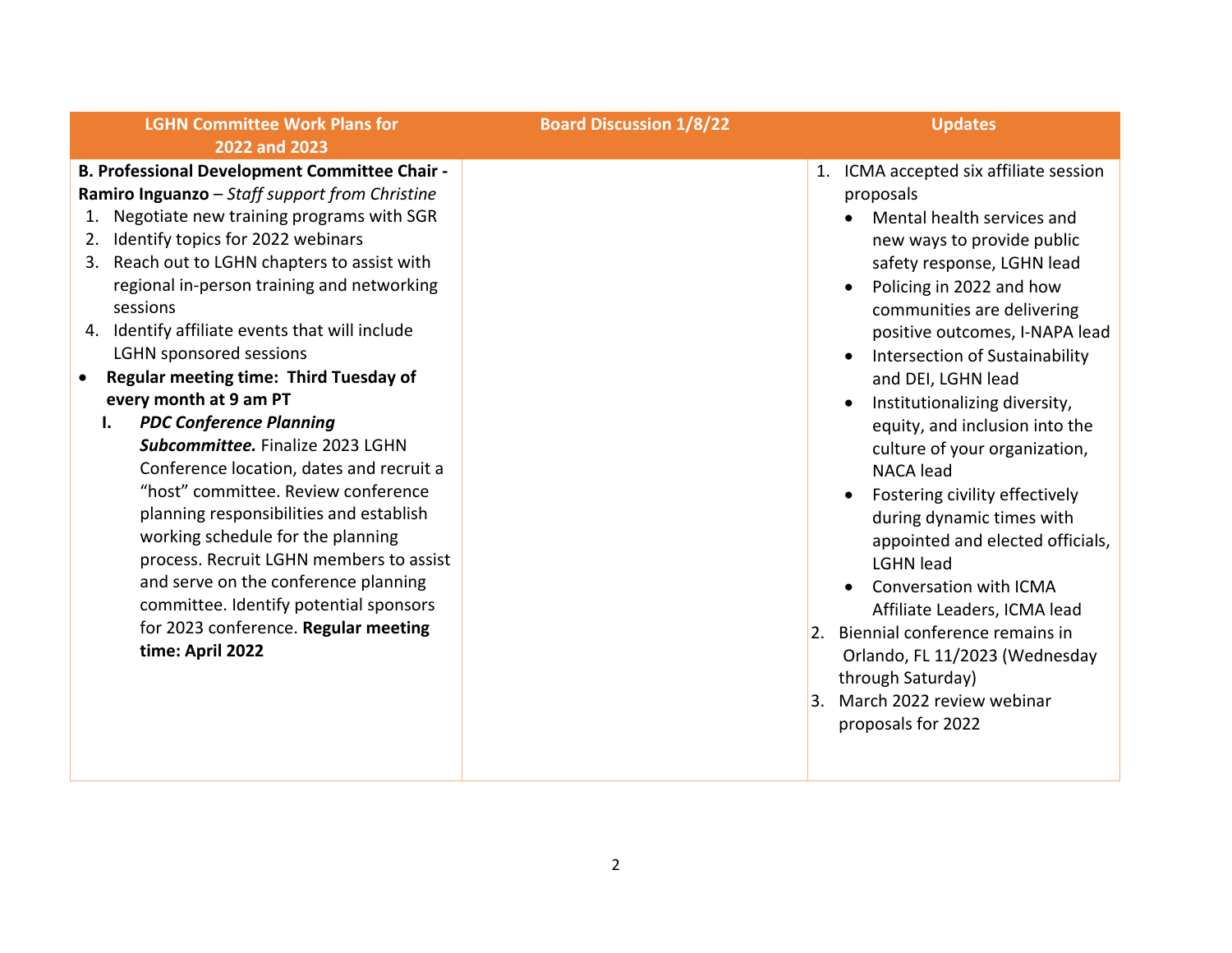| <b>LGHN Committee Work Plans for</b>                                                                                                                                                                                                                                                                                                                                                                                                                                                                                                                                                                                                                                                                                                       | <b>Board Discussion 1/8/22</b>                                                                                                                                                                                                                                                                                                                                                                                                                                                                                       | <b>Updates</b>                                                                                                                                                                                      |
|--------------------------------------------------------------------------------------------------------------------------------------------------------------------------------------------------------------------------------------------------------------------------------------------------------------------------------------------------------------------------------------------------------------------------------------------------------------------------------------------------------------------------------------------------------------------------------------------------------------------------------------------------------------------------------------------------------------------------------------------|----------------------------------------------------------------------------------------------------------------------------------------------------------------------------------------------------------------------------------------------------------------------------------------------------------------------------------------------------------------------------------------------------------------------------------------------------------------------------------------------------------------------|-----------------------------------------------------------------------------------------------------------------------------------------------------------------------------------------------------|
| 2022 and 2023                                                                                                                                                                                                                                                                                                                                                                                                                                                                                                                                                                                                                                                                                                                              |                                                                                                                                                                                                                                                                                                                                                                                                                                                                                                                      |                                                                                                                                                                                                     |
| <b>C. Career Development Committee Chair (and</b><br>Vice President for Career Development) -<br>Gricelda Estrada - Staff support from Christine<br>1. Kick off revised Madrinas/Padrinos coaching<br>program. Upcoming check-ins March 1, May<br>24, and celebration this summer<br>2. Create strategy for youth/student<br>engagement<br>3. Outreach to executive search firms for<br>assistance with interview skills, resume<br>writing, etc.<br>4. Foster university partnerships (John J<br>College, NY; Maxwell School; ICMA Fellows;<br>University of San Francisco and Monica<br>Hudson)<br>5. Engage more Board members to serve as<br>mentors<br><b>Regular meeting time: Every other week</b><br><b>September through June</b> | Successful launch of new structured<br>$\bullet$<br>mentorship program. More about<br>program results summer 2022. Likely<br>grow the toolbox to support the<br>program.<br><b>Consider offering professional</b><br>$\bullet$<br>assessment tools through the Madrinas<br>y Padrinos program (and Matt, Noel,<br>Victor and Carlos volunteered to assist)<br>Create similar structured program for<br>youth through 2022. Set up meeting<br>with youth and universities to build a<br>pipeline of new professionals | 1. Madrinas y Padrinos training and<br>check-in meeting on March 1<br>10:30 am PT/1:30 pm ET<br>2. Madrinas y Padrinos training and<br>check-in meeting on May 24 10:30<br>am PT/1:30 pm ET         |
| D. Membership Committee Chair and Vice                                                                                                                                                                                                                                                                                                                                                                                                                                                                                                                                                                                                                                                                                                     | Working with ICMA on joint<br>$\bullet$                                                                                                                                                                                                                                                                                                                                                                                                                                                                              | 1. Florida chapter moving forward                                                                                                                                                                   |
| Chair - Bob Harrison and Marcus Steele -<br><b>Staff support from Karen</b>                                                                                                                                                                                                                                                                                                                                                                                                                                                                                                                                                                                                                                                                | membership drive to recruit new<br>members to LGHN                                                                                                                                                                                                                                                                                                                                                                                                                                                                   | following February 11, 2022,<br>meeting with the membership                                                                                                                                         |
| 1. Kick off joint membership drive with ICMA<br>a. Target membership outreach to<br><b>Hispanic City managers</b><br>b. Target membership outreach to state<br>associations to establish partnerships<br>2. Track membership growth and report                                                                                                                                                                                                                                                                                                                                                                                                                                                                                             | Collaborating with local government<br>$\bullet$<br>state chapters has been an effective<br>method to build membership (and<br>NACA)<br>Building regional chapters where we<br>$\bullet$<br>have advocates. Targets include                                                                                                                                                                                                                                                                                          | committee. Staff providing chapter<br>start up packet. Next meeting of<br>the Florida chapter scheduled<br>March 11, 2022.<br>2. Scheduling meeting with Illinois<br>CMA the week of March 7, 2022. |
| regularly to the LGHN board                                                                                                                                                                                                                                                                                                                                                                                                                                                                                                                                                                                                                                                                                                                | Chicago, CO/NM (Matt), Washington                                                                                                                                                                                                                                                                                                                                                                                                                                                                                    |                                                                                                                                                                                                     |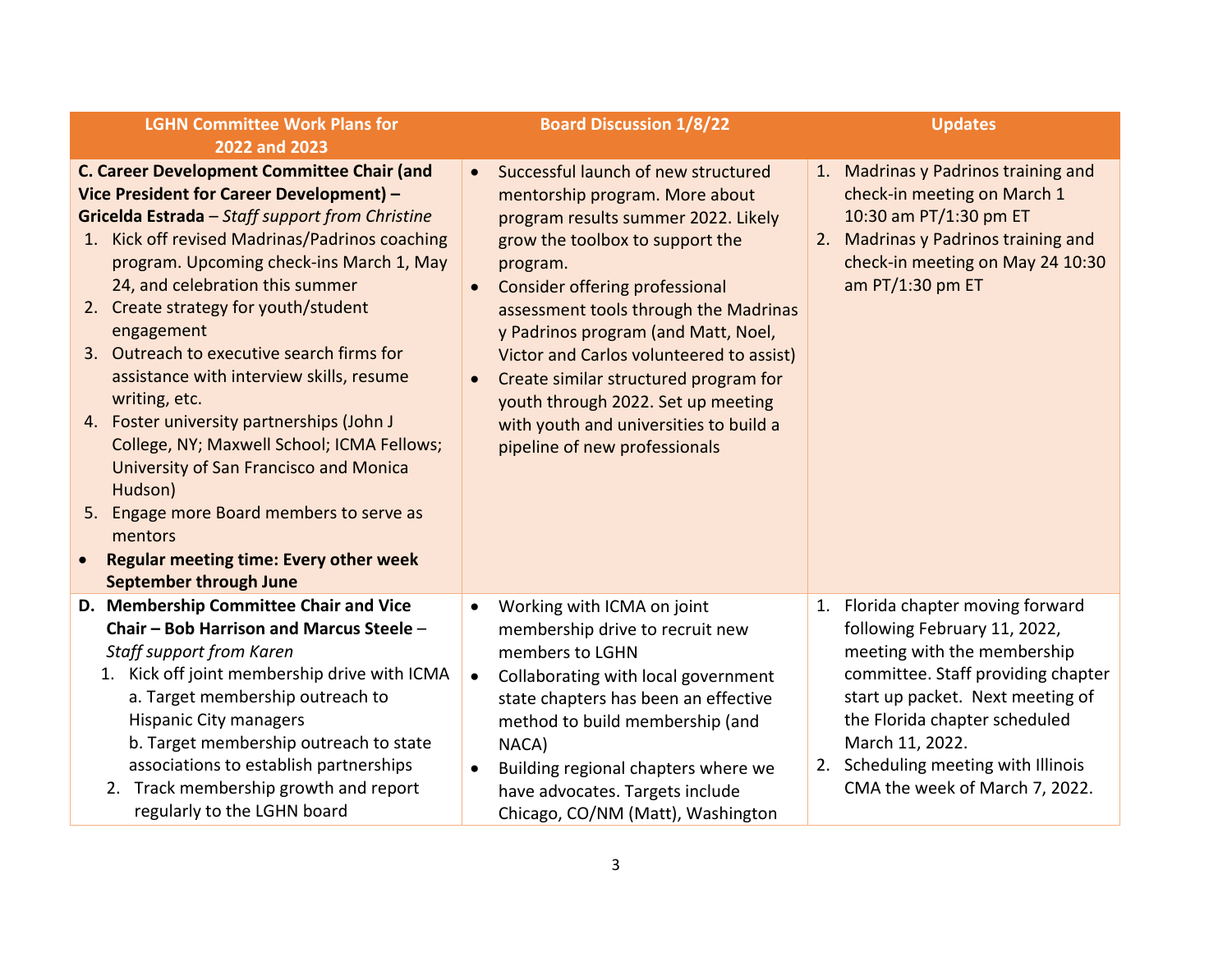| <b>LGHN Committee Work Plans for</b>                                                                                                                                                                                                                                                                                                                                                                                                                                                                                                                                                                         | <b>Board Discussion 1/8/22</b>                                                                                                                                                                                                                                                                                                                                              | <b>Updates</b>                                                                                                                                                                                       |
|--------------------------------------------------------------------------------------------------------------------------------------------------------------------------------------------------------------------------------------------------------------------------------------------------------------------------------------------------------------------------------------------------------------------------------------------------------------------------------------------------------------------------------------------------------------------------------------------------------------|-----------------------------------------------------------------------------------------------------------------------------------------------------------------------------------------------------------------------------------------------------------------------------------------------------------------------------------------------------------------------------|------------------------------------------------------------------------------------------------------------------------------------------------------------------------------------------------------|
| 2022 and 2023<br>3. Work with NACA to increase County<br>membership<br>4. Pursue new regional chapters and set<br>priorities for 2022 (See tools on the LGHN<br>website.)<br><b>Regular meeting time: Second Friday of</b><br>$\bullet$<br>the month at 8:30 am PT<br><b>Chapters Advisory Subcommittee</b><br>I.<br>Chair - Marcus Steele, Establish<br>advisory committee in conjunction<br>with LGHN chapter representatives.<br>Develop plan to engage chapters on<br>an ongoing basis. Create a chapter<br>recognition program. Regular<br>meeting time: Quarterly on the<br>third Friday at 8:30 am PT | (Bob), Florida (Raoul/Ramiro),<br>Columbus, OH, Miami/Dade, and<br>future conference locations, etc.<br>Matt asked to join the committee.<br>$\bullet$<br>Each chapter should appoint a member<br>$\bullet$<br>to the Chapters Advisory<br>Subcommittee                                                                                                                     | 3. Florida chapter will review draft<br>bylaws, potential chapter names<br>and dues structure on March 11.<br>4. Initial meeting with Illinois<br>leadership to be scheduled the<br>week of March 7. |
| <b>E. Marketing and Communications Committee</b><br>Co-Chairs - Samantha Tavares - Staff support<br>from Christine and Senior Management Analyst<br>1. Develop/improve social media plan<br>2. Develop communications and marketing<br>strategy and branding<br>3. Assist with organizing posted/recorded<br>webinars and training sessions.<br>4. Social media tracking (Latino leadership<br>institute offers a good model/Denver<br>University)<br>5. Update the LGHN website                                                                                                                             | Social media communications are an<br>$\bullet$<br>opportunity that we can grow<br>Invite members with communications<br>$\bullet$<br>skills join and lead the committee (Bob<br>to invite mentee from City of Reno)<br>Include co-chair in the call for<br>$\bullet$<br>committees<br>Tap youth/MPA students/university<br>$\bullet$<br>partnerships for interns to assist | 1. Continue to provide input to staff<br>on i4a transition<br>2. Schedule a standing meeting                                                                                                         |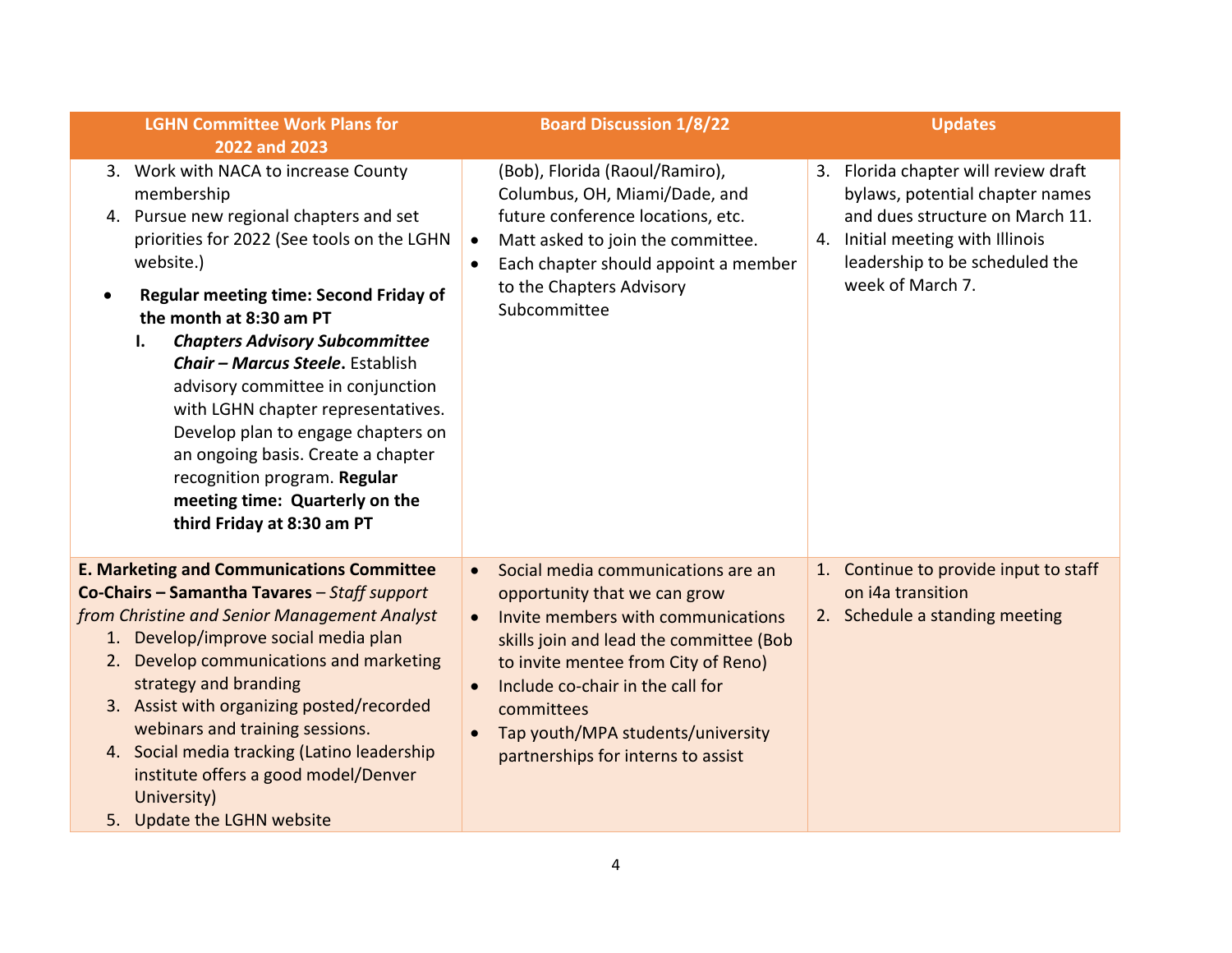| <b>LGHN Committee Work Plans for</b><br>2022 and 2023                                                                                                                                                                                                                                                                                                                                                                                                                                                                                                                                                                                                                                                                                                                                                                                                            | <b>Board Discussion 1/8/22</b>                                                                                                                                                                                                                                                                                                                                                                                                                                                                                                                                                                           | <b>Updates</b>                                                                                                                     |
|------------------------------------------------------------------------------------------------------------------------------------------------------------------------------------------------------------------------------------------------------------------------------------------------------------------------------------------------------------------------------------------------------------------------------------------------------------------------------------------------------------------------------------------------------------------------------------------------------------------------------------------------------------------------------------------------------------------------------------------------------------------------------------------------------------------------------------------------------------------|----------------------------------------------------------------------------------------------------------------------------------------------------------------------------------------------------------------------------------------------------------------------------------------------------------------------------------------------------------------------------------------------------------------------------------------------------------------------------------------------------------------------------------------------------------------------------------------------------------|------------------------------------------------------------------------------------------------------------------------------------|
| <b>Regular meeting time: TBD</b><br>$\bullet$                                                                                                                                                                                                                                                                                                                                                                                                                                                                                                                                                                                                                                                                                                                                                                                                                    |                                                                                                                                                                                                                                                                                                                                                                                                                                                                                                                                                                                                          |                                                                                                                                    |
| F. Scholarships and Fund Development<br>Committee Chair - Rolando Fernandez -<br>Staff support from Karen and Christine as<br>needed<br>1. Discuss funding assistance from ICMA<br>2. Review LGHN value statement (focus on<br>ROI) for potential sponsors and market<br>DEI expertise/resources<br>3. Update sponsor packet with sponsorship<br>options (options include voting<br>membership, review affiliate practices,<br>programming, conference presentations)<br>4. Develop strategy (using the LGHN<br>financial forecast 2022-2025) for sponsor<br>outreach<br>5. Establish working group of retired LGHN<br>members to assist with the "ask"<br><b>Members include Frances Gonzales,</b><br>$\bullet$<br>Matt Rivera, Noel Bernal, Ray Gonzales,<br><b>Orlando Cruz, and United Health Care</b><br>Representative<br><b>Regular meeting time: TBD</b> | Develop a flexible fund development<br>$\bullet$<br>strategy/policy to dedicate and expend<br>dollars to an array of LGHN activities<br>(scholarships, operations,<br>conference/programming,<br>marketing/social media, etc.)<br>Develop sponsor's value statement<br>$\bullet$<br>(Noel to join)<br>Consider creating an endowment policy<br>$\bullet$<br>and/or benchmark<br>Reach out to state associations to grow<br>$\bullet$<br>the endowment/fund<br>development/marketing (Noel - TCM,<br>Rolando - Austin)<br>Board commitments include donating<br>$\bullet$<br>to the LGHN scholarship fund | 1. Initial meeting scheduled March 4,<br>2022, 8:00 am PT/11:00 am ET                                                              |
| G. International Committee Chair - Noel Bernal<br>- Staff support from Karen transition to<br><b>Christine summer 2022</b><br>1. Develop structure for training programs                                                                                                                                                                                                                                                                                                                                                                                                                                                                                                                                                                                                                                                                                         | Programming will kick off with Puerto<br>$\bullet$<br>Rico in partnership with ICMA<br>LGHN members will be surveyed to<br>participate and must speak Spanish                                                                                                                                                                                                                                                                                                                                                                                                                                            | Next meeting March 2, 2022, noon<br>1.<br>PT/3:00 pm ET<br>2. Puerto Rico delegation preparing<br>to travel and agree on work plan |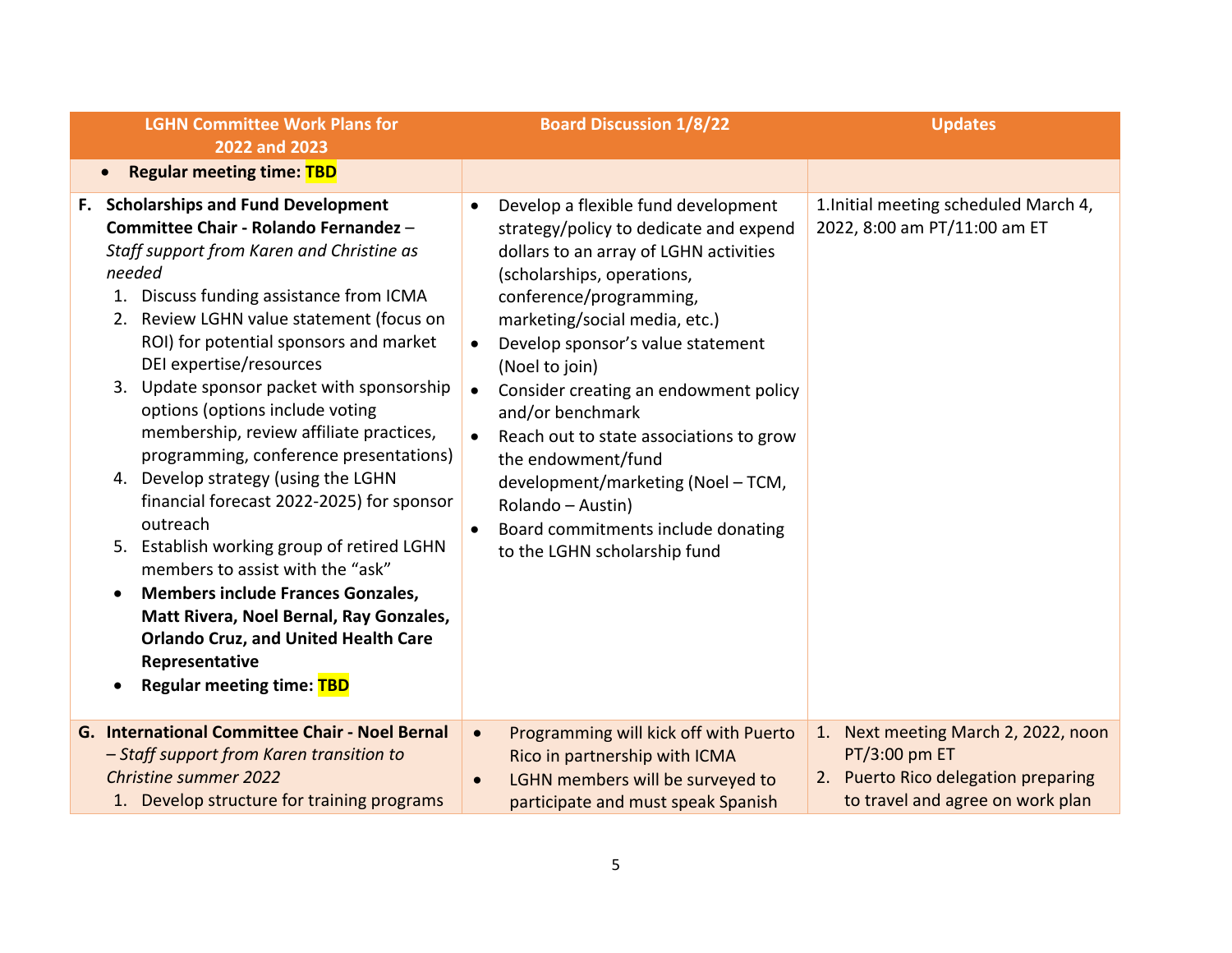| <b>LGHN Committee Work Plans for</b><br>2022 and 2023                                                                                                                                                                                                                                                                                                                                                                                                                                                                                                                                                                                                                                                                                                                                                                                  | <b>Board Discussion 1/8/22</b>                                                                                          | <b>Updates</b>                                                                                                                                                                                                                                                                                                                                                                                                                                                                                                                                                                                                                                                                                                                                                                                                   |
|----------------------------------------------------------------------------------------------------------------------------------------------------------------------------------------------------------------------------------------------------------------------------------------------------------------------------------------------------------------------------------------------------------------------------------------------------------------------------------------------------------------------------------------------------------------------------------------------------------------------------------------------------------------------------------------------------------------------------------------------------------------------------------------------------------------------------------------|-------------------------------------------------------------------------------------------------------------------------|------------------------------------------------------------------------------------------------------------------------------------------------------------------------------------------------------------------------------------------------------------------------------------------------------------------------------------------------------------------------------------------------------------------------------------------------------------------------------------------------------------------------------------------------------------------------------------------------------------------------------------------------------------------------------------------------------------------------------------------------------------------------------------------------------------------|
| 2. Adapt training materials from ICMA<br>credentialing program (adapt program<br>to meet the needs of early to mid-career<br>development professionals)<br>3. Short-term: Use PowerPoint format to<br>adapt and translate training modules<br>4. Long-term: Complete translations of the<br>ICMA materials that were identified for<br><b>Puerto Rico</b><br>5. Invite LGHN members to create case<br>studies in line with the training structure<br>6. Market the training opportunities<br>a. Outreach to potential trainers from<br>LGHN membership and survey<br>administered in 2022 (must be<br>Spanish speakers)<br>b. Market to Puerto Rican jurisdictions<br>7. Administer/conduct training<br>8. Finalize "certification" process<br><b>Regular meeting time: First</b><br>$\bullet$<br>Wednesday of the month at noon<br>PT | April 2022 Puerto Rico Conference<br>$\bullet$<br>will include two LGHN Board<br>members and included in 2022<br>budget | 3. Continuing to collaborate with<br>ICMA international global training<br>program. However, LGHN may<br>need to proceed independently<br>due to uncertainty about ICMA's<br>program timeframes.<br>4. Committee will begin discussions<br>on next steps for the LGHN<br>training for Puerto Rico.<br>Delegation will be attending the<br>April conference in Puerto Rico<br>and use the opportunity to assess<br>the most immediate/pressing<br>needs for training (i.e., needs for<br>redevelopment of the island using<br>CDBG funds vs. long-term<br>leadership training.<br>5. Committee and LGHN Board to<br>discuss "deliverables" from the<br>April conference in Puerto Rico.<br>6. Committee to discuss how to<br>reach out to LGHN members who<br>are interested in participating in<br>the training. |
| Nominations Committee - Chair and<br>F.<br>committee appointed by the President -<br>Staff support from Karen and Christine                                                                                                                                                                                                                                                                                                                                                                                                                                                                                                                                                                                                                                                                                                            | Include on the April Board meeting<br>$\bullet$<br>agenda                                                               |                                                                                                                                                                                                                                                                                                                                                                                                                                                                                                                                                                                                                                                                                                                                                                                                                  |